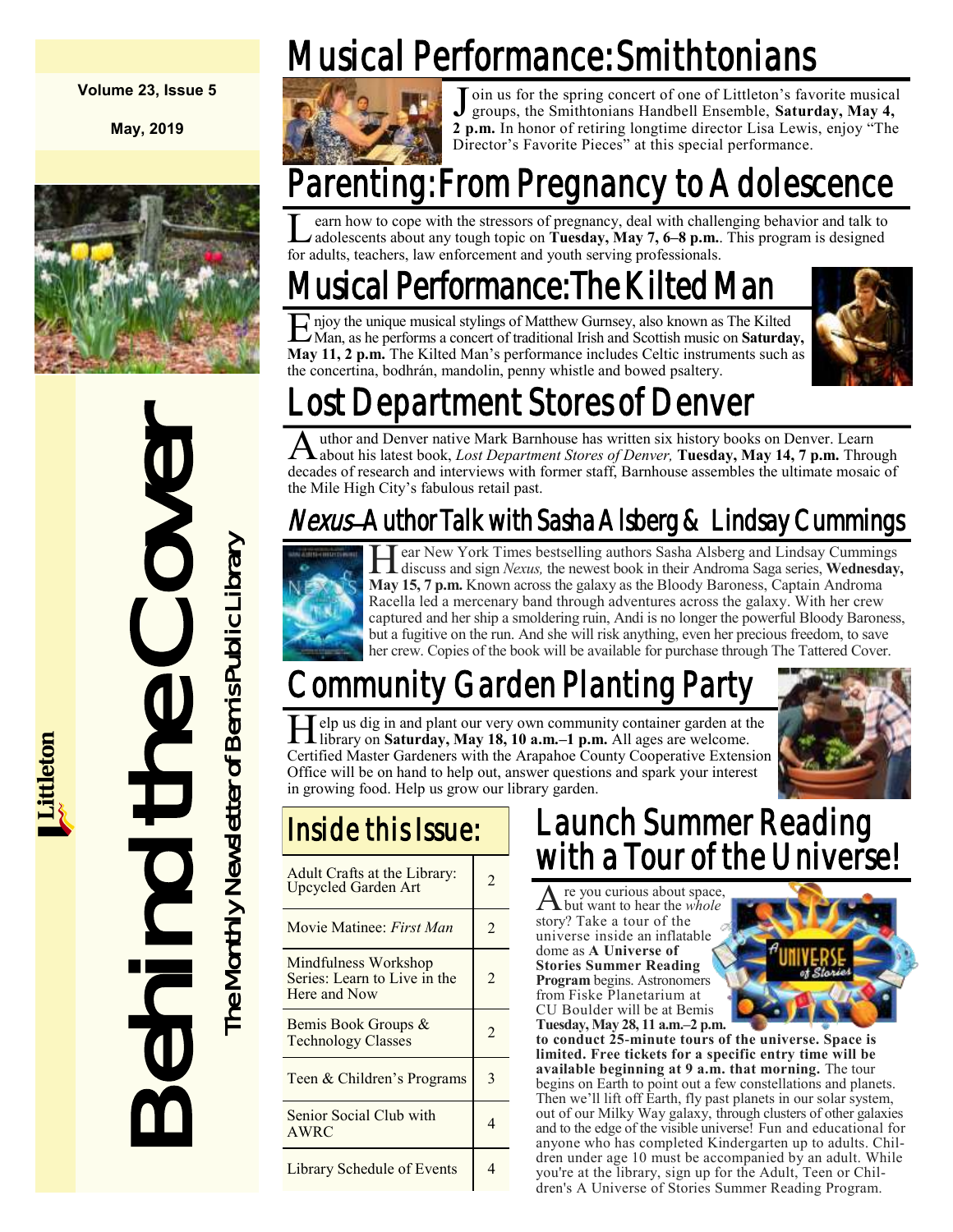# Adult Crafts at the Library: Upcycled Garden Art

C reate unique garden decorations by reusing found objects, discarded items and a touch of creativity on **Sunday, May 19, 2–4 p.m.** The library will provide supplies. This program is for adults only. *Space is limited, and* If reate unique garden decorations by reusing found objects, discarded items and a touch of creativity on **Sunday, May 19, 2–4 p.m.** The library will provide supplies. This program is register, or register online at the library's events calendar at [www.littletongov.org.](https://www.littletongov.org/city-services/city-departments/bemis-library/library-events-calendar/-curm-5/-cury-2019/-selcat-3)

# Railroads with Active Minds

ay marks the 150 year anniversary of the "Golden Spike" that completed the construction of the First Transcontinental Railroad. Join Active Minds on **Monday, May 20, 2 p.m.** for a review of the rich history of railroads in the United States. We will explore the role they played in building a young country as well as the industry titans that emerged to build and control them. All aboard!



# ie Matinee: *First Man*

S ee *First Man* and learn about the life of astronaut, Neil Armstrong, the first man to walk on the Moon, Saturday, May 25, 2-4 p.m. Enjoy free popcorn and lemonade. PG. on the Moon, **Saturday, May 25, 2–4 p.m.** Enjoy free popcorn and lemonade. PG.

## Mindfulness Workshop Series: Learn to Live in the Here and Now

B ringing mindfulness into your day-to-day life can increase joy, productivity, self-growth and promote healthy relationships. productivity, self-growth and promote healthy relationships. Being mindful allows you to be present in the moment so you can choose your reactions rather than fall back on subconscious and sometimes unhealthy behaviors. But mindfulness isn't an easy skill; it's a practice we use every day. This series of six mindfulness classes not only will explain mindfulness, but teach you how to practice mindfulness in different ways in your life. Each class includes an exercise so you can practice mindfulness and take your first steps



into being present in your life. *Registration required.* Please call 303-795-3961 to register, or register online at the library's events calendar at [www.littletongov.org.](https://www.littletongov.org/city-services/city-departments/bemis-library/library-events-calendar/-curm-5/-cury-2019/-selcat-3)

- **Centering Class: Staying Present in the Moment–Thursday, May 30, 6 p.m.** Being centered means being present in the moment with a non-judgmental, detached sense of awareness. Practicing centering helps you remain calm in stressful situations, keep emotions from overwhelming you and find compassion for yourself and others. Join Heather Kokx in this one-hour class about what centering is, why it is beneficial and how to practice it.
- **Mindfulness Workshop classes will be held the following Thursdays at 6 p.m.**
- **June 6: Grounding Class: Being Present in Your Body**
- **June 13: Mindfulness in Daily Life: Meditation & Creating a Meditation Practice**
- **June 20: Self-Awareness Class: Inner Growth through Mindfulness & Self-Reflection**
- **July 11: Mindful Eating**
- **July 18: Mindful Communication**

## Book Groups at Bemis

e have a variety of Book Groups that meet throughout the month. Choose a group that suits your interests and join us for some stimulating discussions.

#### **Senior Book Club**

**First Monday of each month at 2 p.m. May 6:** *The Japanese Lover* by Isabelle Allende Sweeping through time and span-

ning generations and continents, *The Japanese Lover* explores questions of identity, abandonment, redemption and the unknowable impact of fate on our lives.

**June 3:** *Killers of the Flower Moon: The Osage Murders & the Birth of the FBI* by David Grann

tillers : Flow Moon &

Grann spins a page-turning tale of a series of suspicious murders in early  $20<sup>th</sup>$ century Oklahoma, helping to spawn the creation of the FBI.

 **Monday Evening Book Group Third Monday of each month at 7 p.m.**

**May 20:** *Lillian Boxfish Takes a Walk* by Kathleen Rooney

A love letter to city life—however shiny or sleazy—Rooney paints a portrait of a remarkable woman across the canvas of a changing America: from the Jazz Age to the onset of the AIDS epidemic.

**June 17:** *Ordinary Grace*

by William Kent Krueger On the surface, a story of the murder of a beautiful young woman, beloved daughter and sister. At

heart, it's the story of what that tragedy does to a boy, his family and ultimatelythe fabric of the small town in which he lives.

 **Books & Beer Discussion Group Fourth Thursday of each month at 6 p.m. at Blind Faith Brewing Co., 2842 W. Bowles Ave, Littleton, CO 80120**

**May 23:***The Hour of Land: A Personal Topography of America's National Parks* by Terry Tempest Williams





## Technology Classes

B emis has 24 Internet access computers on the lower level of the library, plus another seven located in the Children's Room for use by our patrons in fifth grade and younger. Free



Wi- Fi is available throughout the library.

We also offer free computer and Internet classes on a regular basis. To learn about or register for an upcoming class and/or group use of our computer lab, call the library at 303-795-3961. You also may register for classes online at the Library Main Calendar at [www.littletongov.org.](https://www.littletongov.org/city-services/city-departments/bemis-library/library-events-calendar/-curm-4/-cury-2019/-selcat-157)

**Classes are held from 9:30–11 a.m. unless otherwise noted.**

 **Wed., May 15:Self-Publish eBooks with PressBooks, 6–7:30 p.m.**

Pressbooks helps you produce professionalquality eBooks in ePUB, MOBI, PDF and other formats. Write and organize your content, add and edit information about your book and format the overall design, including cover art. Recommended for new and seasoned writers interested in learning how to create an eBook for self-publishing. The library will provide a sample book to practice with. *Registration required.*

**Prerequisites:** Internet comfort (knows how to easily navigate a web browser, open new tabs, etc.), computer comfort (can easily use keyboard and mouse both left and right clicking and the scroll wheel).

 **Mon., May 20:Cell Phone Photography** Learn how to capture moments and memories beautifully, with just your smartphone! We'll go over tips & tricks for capturing the best image you can, as well as several free photo editing apps to use after you've taken your picture. *Registration required.*

#### **Prerequisites:** Smartphone **One-on-One Tech Help 30-minute sessions Mon., May 13, 9:30–11 a.m.**

**Wed., May 1, 8, 15 & 29, 1:30–3 p.m.** Sign up for a 30-minute individualized tech assistance appointment with a librarian. *Registration required.*

 **Open Computer Lab: 9:30–11 a.m.** *Every* **Thursday morning.** *No registration required.* Get answers to your computer-related questions every Thursday morning from 9:30–11 a.m. in the library's Computer Lab. Practice your computer skills and have a little one-on-one time with a computer class instructor. Bring your smartphone or tablet and get individual help downloading ebooks and eaudiobooks.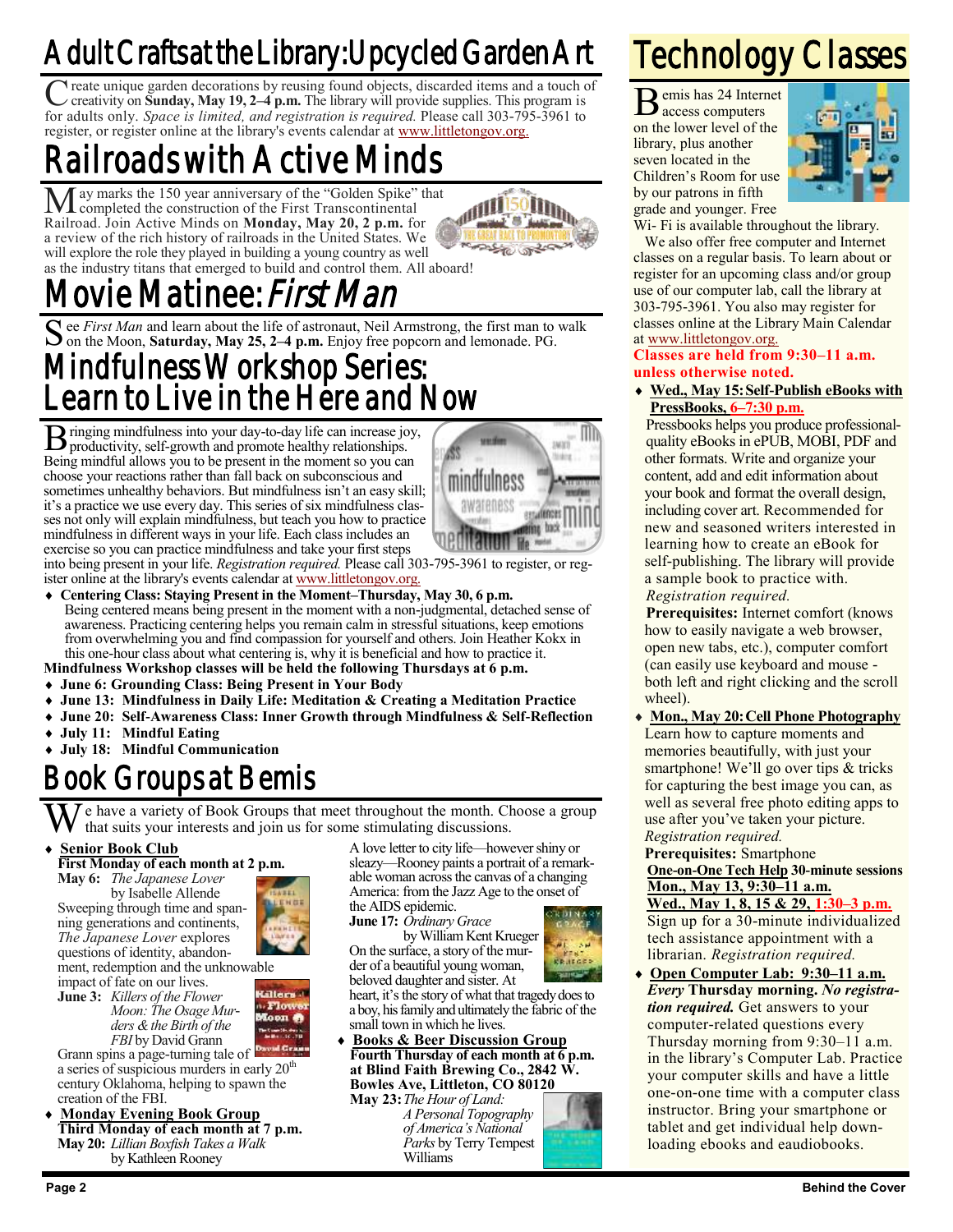

F or more information, call the library at 303-795-3961 and ask for the Teen Deck or send an email to [libem@littletongov.org.](mailto:libem@littletongov.org.)

**Family Board Game Night**

**May 10, 5–7:30 p.m.** Bring your family to enjoy board games and pizza in the library after-hours! *This is an afterhours event. Participants unaccompanied by an adult parent/guardian must be picked up at 7:30 p.m***.** *No registration required.*

 **Teen Advisory Group (TAG) 4 th Saturday of every month, 12–1:30 p.m. May 25:** TAG, you're it! Enjoy fun and games while you earn community service credit by helping us make the library better. No registration required.

### Retro Video Game Night

P lay old school classic Nintendo<br>games on Friday, May 3, games on **Friday, May 3, 5–7 p.m.** and help create 8-bit art to hang on the wall of the Teen Deck! Snacks and nostalgia provided. *Registration is*



*required. Call 303-795-3961 to register, or register online at the library's events calendar at [www.littletongov.org.](https://www.littletongov.org/city-services/city-departments/bemis-library/library-events-calendar/-curm-5/-cury-2019/-selcat-97) This is an after-hours event. Participants must arrive by no later than 5 p.m. and be picked up by an adult parent/ guardian at 7 p.m.*

## Creative Journal Binding

Use old books and<br>
every shape and size se old books and decorations of to create a one-of-akind journal, diary or planner on **Friday, May 17, 5–7 p.m.** Snacks provided. *Call* 



*303-795-3961 to register, or register online at the library's events calendar at [www.littletongov.org.](https://www.littletongov.org/city-services/city-departments/bemis-library/library-events-calendar/-curm-5/-cury-2019/-selcat-97) Registration is required. This is an after-hours event. Participants must arrive by no later than 5 p.m. and be picked up by an adult parent/ guardian at 7 p.m.*

Teen Deck Graduation



New sixth graders<br>are invited to a are invited to a special ceremony on **Tuesday, May 28, 3–4 p.m.** to celebrate graduating from the Children's Room to the

Teen Deck. Enjoy video games, board games and special treats as one of our new "teenagers!" No registration required.

# Children's Programs

# Drop-in Crafts

S top by the Children's Room on Thursday, May 9, anytime between 10–11 a.m. for some make and take crafty fun. No top by the Children's Room on **Thursday, May 9, anytime**  reservations needed. For children of all ages.



# Everybody Stamp Your Feet

 $\overline{\mathsf{J}}$ oin us on **Monday, May 13, 10 a.m.** for a bit of dancing and then help your child create adorable foot print art. For families with children ages 6 and under.

# Eric Carle's The Very Hungry Caterpillar



B ring your babies and toddlers on **Wednesday, May 15, 10 a.m.** to listen to *The Very Hungry Caterpillar* by Eric Carle, then do an ar listen to *The Very Hungry Caterpillar* by Eric Carle, then do an art project together inspired by the book. For ages 1-3 with a caregiver.

## A Universe of Stories - Summer Reading 2019

Be sure to attend the launch of our Summer<br>Reading Program, A Universe of Stories Reading Program, *A Universe of Stories*  on **Tuesday, May 28** and take a tour of the universe (see Page 1 for details). Then, stop by the children's room and pick up a Reading Record to track Summer Reading progress. Infants through children entering  $5<sup>th</sup>$  grade may participate and collect prizes along the way… including a free book to keep. The weekly schedule includes entertainers, activities, puppet shows, crafts and story times. Visit us to find out more!



# New Playaway Bookpacks

H ave you heard about the new Playaway Bookpacks? This addition pairs the print version of some of your favorite books with the ever-popular Playaway audioboc version of some of your favorite books with the ever-popular Playaway audiobook to deliver a fun and educational read-along experience for kids of all ages. These can be a great tool for reluctant readers or those who want to try something a bit harder than they can handle on their own. Some packs feature one chapter book, while others include 3-4 picture books. Perfect for individual use or to take in the car for family listening. Stop by the Children's Desk if you'd like more information.

# ngoing Programs

Regular weekly story time programs will be suspended May 1-31. Sessions will resume June 3. During May, our Children's Librarians visit local schools to **egular weekly story time programs will be suspended May 1–31. Sessions will promote the 2019 Summer Reading Program,** *A Universe of Stories***.**



- **Ready, Set, BUILD! Lego Club: Grades K–5 Saturday, May 4 at 3 p.m.** You bring the creativity and we'll provide the Lego bricks. *Registration required.*
- **Paws to Read: Grades K–5, Saturday, May 11, 10 a.m.–noon** Kids are able to practice reading to a furry friend. Call 303-795-3961 to register for a 20-minute spot. *Presented by Denver Pet Partners* and *The Delta Society.*